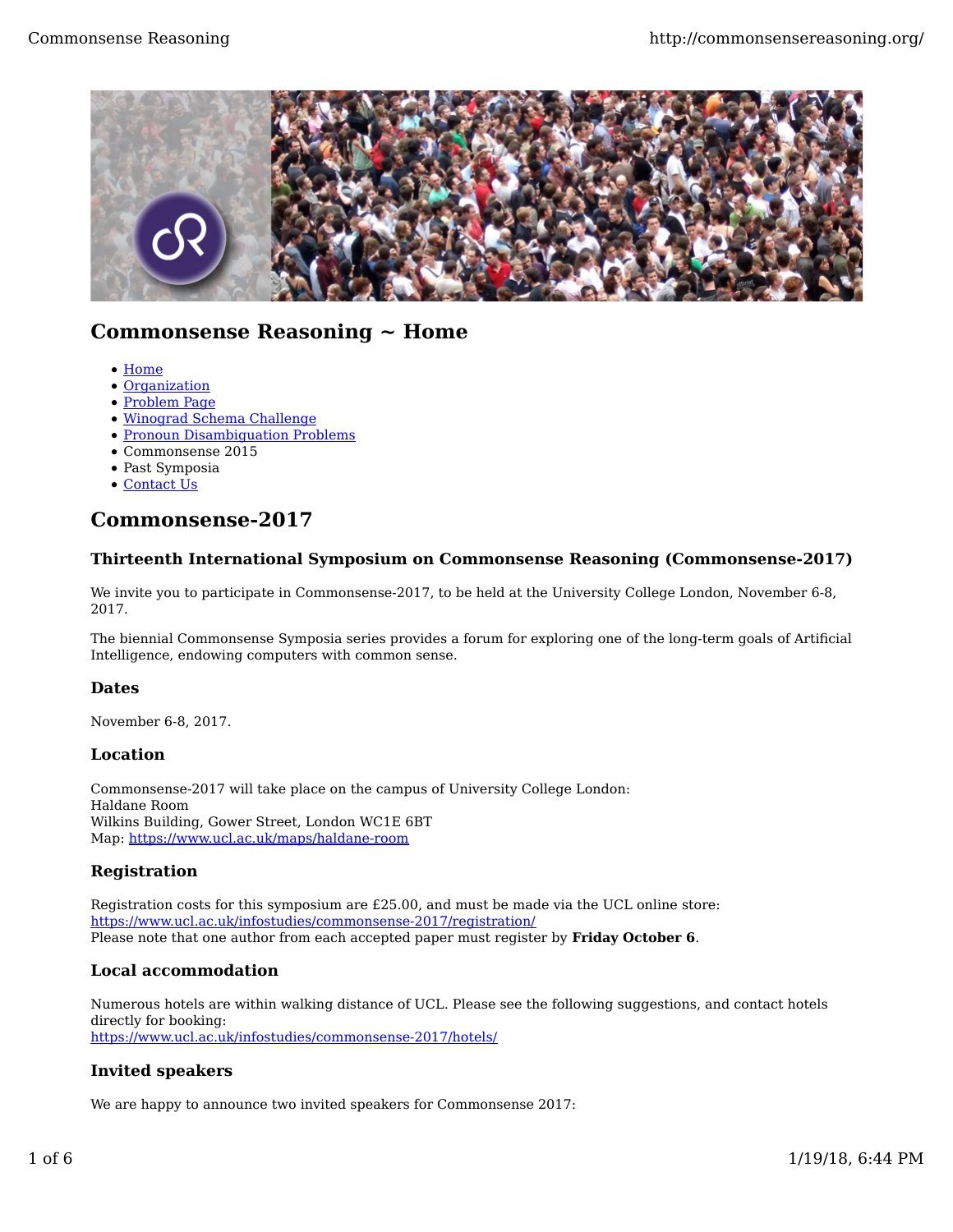Murray Shanahan, Imperial College London (bio) Sebastian Riedel, University College London (bio)

## **Schedule**

#### **Monday November 6**

### **Paper Session 1**

9:30-11:00 Christoph Schwering. Reasoning in the Situation Calculus with Limited Belief Vitaliy Batusov and Mikhail Soutchanski. Situation Calculus Semantics for Actual Causality

- Christos Vlassopoulos and Alexander Artikis. Towards A Simple Event Calculus for Run-Time Reasoning
- 11:00-11:30 Coffee break

#### **Paper Session 2**

Piotr Chabierski, Alessandra Russo, Mark Law and Krysia Broda. Machine Comprehension of Text Using Combinatory Categorial Grammar and Answer Set Programs

11:30-13:00 Daan Apeldoorn and Gabriele Kern-Isberner. An Agent-Based Learning Approach for Finding and Exploiting Heuristics in Unknown Environments

Guillem Collell and Marie-Francine Moens. Acquiring Common Sense Spatial Knowledge through Implicit Spatial Templates

#### 13:00-14:30 Lunch

#### **Keynote: Sebastian Riedel, University College London**

title: Reading and Reasoning with Vector Representations

abstract: In recent years, vector representations of knowledge have become popular in NLP and beyond. They have at least two core benefits: reasoning with (low-dimensional) vectors tends to lead to better generalisation, and usually scales very well. But they raise their own set of questions: What type of inferences do they support? How can they capture asymmetry? How can explicit background knowledge be injected into vector-based architectures? How can we provide "proofs" that justify

14:30-15:30 predictions? In this talk, I sketch some initial answers to some of these questions based on our recent work. In particular, I will illustrate how a vector space can simulate the workings of logic. bio: Sebastian Riedel is a reader in Natural Language Processing and Machine Learning at the University College London (UCL), where he is leading the Machine Reading lab. He is also the head of research at Bloomsbury AI and an Allen Distinguished Investigator. He works in the intersection of Natural Language Processing and Machine Learning, and focuses on teaching machines how to read and reason. He was educated in Hamburg-Harburg (Dipl. Ing) and Edinburgh (MSc., PhD), and worked at the University of Massachusetts Amherst and Tokyo University before joining UCL.

#### 15:30-16:00 Coffee break

#### **Paper Session 3**

16:00-17:30 Fiction Believe Toryn Q. Klassen, Hector J. Levesque and Sheila A. McIlraith. Towards Representing What Readers of

Nikoleta Tsampanaki, Giorgos Flouris and Theodore Patkos. Steps Towards Commonsense-Driven Belief Revision in the Event Calculus

Loizos Michael. The Advice Taker 2.0

#### 17:30-18:00 **Discussion re. Commonsense-2019 (part A)**

#### **Tuesday November 7**

#### **Paper Session 4**

9:30-11:00 Tim Fernando. Predications, fast and slow Arina Britz and Ivan Varzinczak. Context-based defeasible subsumption for dSROIQ

Haythem Ismail and Patrick Attia. Towards a Logical Analysis of Misleading and Trust Erosion 11:00-11:30 Coffee break

#### **Paper Session 5**

11:30-13:00 the Winograd Schema Challenge Adam Richard-Bollans, Lucía Gómez Álvarez, and Anthony Cohn. The Role of Pragmatics in Solving

Denis Golovin, Jens Claßen, and Christoph Schwering. Reasoning about Conditional Beliefs for the Winograd Schema Challenge

Attila Novák and Borbála Siklósi. A model for high-coverage lexical semantic annotation generation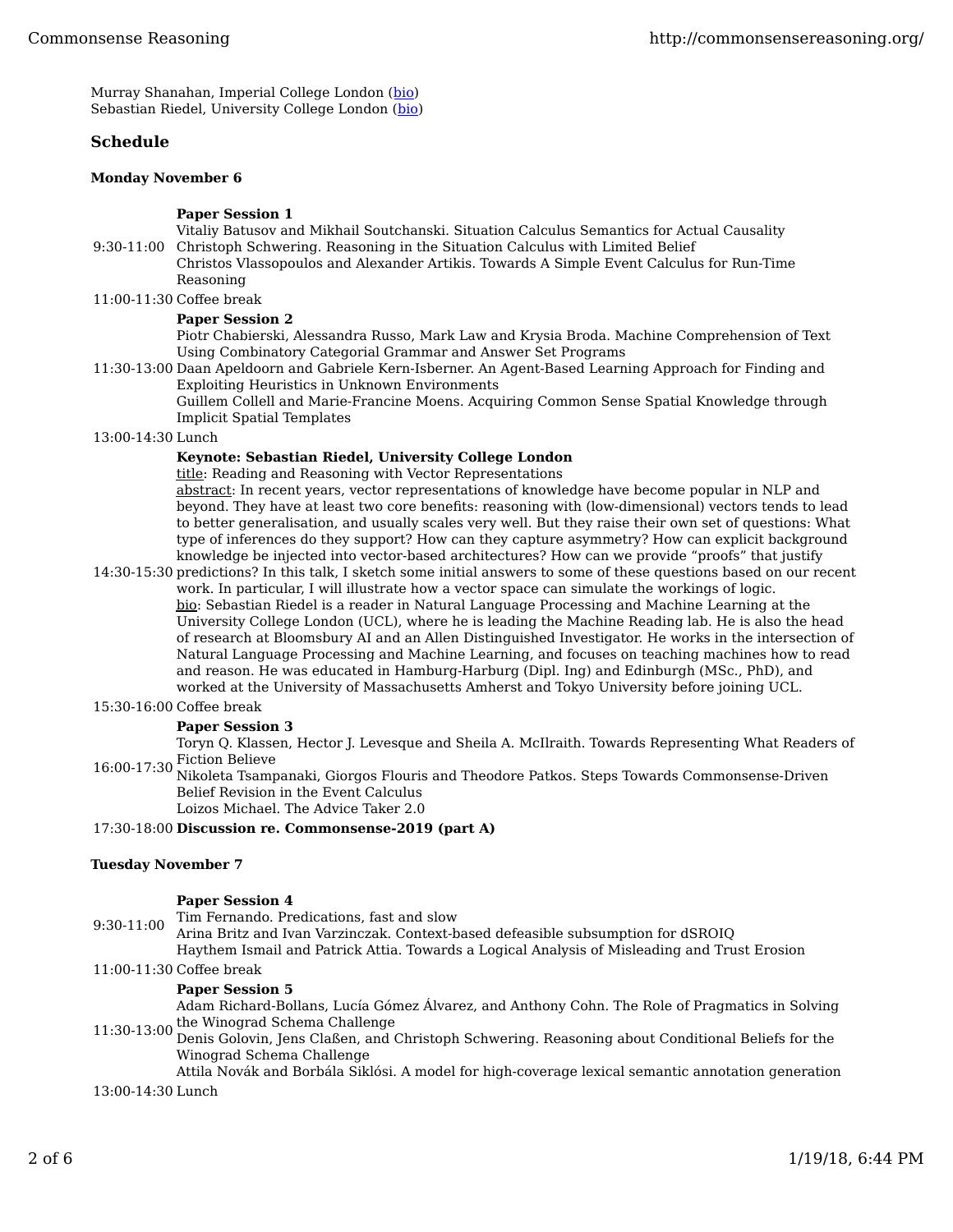### **Keynote: Murray Shanahan, Imperial College London**

title: Naive Physics Revisited

abstract: Pat Hayes's naïve physics papers were highly influential in the 1980s and 90s, inaugurating the field of qualitative reasoning, inspiring the CYC project, and laying the foundations of the semantic web. Back then, the underlying motive for studying common sense physics was the development of human-level AI. But this grandiose aim slowly faded into the background of mainstream AI research, and has only recently been revived, under the new moniker of artificial general intelligence (AGI). Nowadays, AGI is being pursued through the methodology of neural networks, an approach that was anathama to the logic-oriented common sense reasoning community

14:30-15:30 that arose in the 1980s. In this talk I will examine the importance of common sense physics for contemporary AGI research, highlighting a number of insights from AI's past that are still relevant today.

bio: Murray Shanahan is Professor of Cognitive at Imperial College London and a Senior Research Scientist at DeepMind. He works on artificial intelligence, neurodynamics, and philosophy of mind. Educated at Imperial College and Cambridge University (King's College), he became a full professor at Imperial in 2006, and joined DeepMind in 2017. He was scientific advisor to the film Ex Machina, and regularly appears in the media to comment on artificial intelligence and robotics. As well as many scientific papers he has published several books, including "Embodiment and the Inner Life" (Oxford University Press, 2010) and "The Technological Singularity" (MIT Press, 2015).

15:30-16:00 Coffee break

#### **Panel Session: Evaluation of Commonsense Reasoning**

16:00-17:30 Murray Shannahan (Imperial College London) José Hernández-Orallo (Universitat Politècnica de València) Leora Morgenstern (Leidos) Andrew S. Gordon (University of Southern California)

Session chair: Gyorgy Turan (University of Illinois at Chicago)

## 17:30-18:00 **Discussion re. Commonsense-2019 (part B)**

Evening Please join us for a group dinner at a local restaurant, location to be determined, at your own expense.

#### **Wednesday November 8**

#### **Paper Session 6**

Claudette Cayrol, Jorge Fandinno, Luis Fariñas and Marie-Christine Lagasquie-Schiex. Valid attacks in Argumentation Frameworks with Recursive Attacks

9:00-10:30 Nourhan Ehab and Haythem Ismail. LogAG: An Algebraic Non-Monotonic Logic for Reasoning with Uncertainty

Theodoros Mitsikas, Nikolaos Spanoudakis, Petros Stefaneas, and Antonis Kakas. From Natural Language to Argumentation and Cognitive Systems

10:30-11:00 Coffee break

#### **Paper Session 7**

Amr Dawood and James Delgrande. A Study of Kernel Contraction in EL

11:00-12:30 Bryan Williams, Henry Lieberman and Patrick Winston. Understanding Stories with Large-Scale Commonsense

Don Perlis, Justin Brody, Sarit Kraus and Michael Miller. The Internal Reasoning of Robots

# **Call for Papers**

## **Call for Papers Thirteenth International Symposium on Commonsense Reasoning (Commonsense-2017)**

We invite submissions to Commonsense-2017, to be held in London at the University College London, November 6-8, 2017.

Endowing computers with common sense is one of the major long-term goals of Artificial Intelligence research. Commonsense knowledge and reasoning are relevant for many applications of current interest. Examples include robot and human collaboration, transparent machine-learning systems that can explain their conclusions, social media and story understanding software, and dialogue systems. The recent resurgence of interest in commonsense reasoning reflects a wider societal reaction to current technological advances, such as the fact that "next year a law will come into operation in [EU] member states which gives everyone a right to an explanation of any decision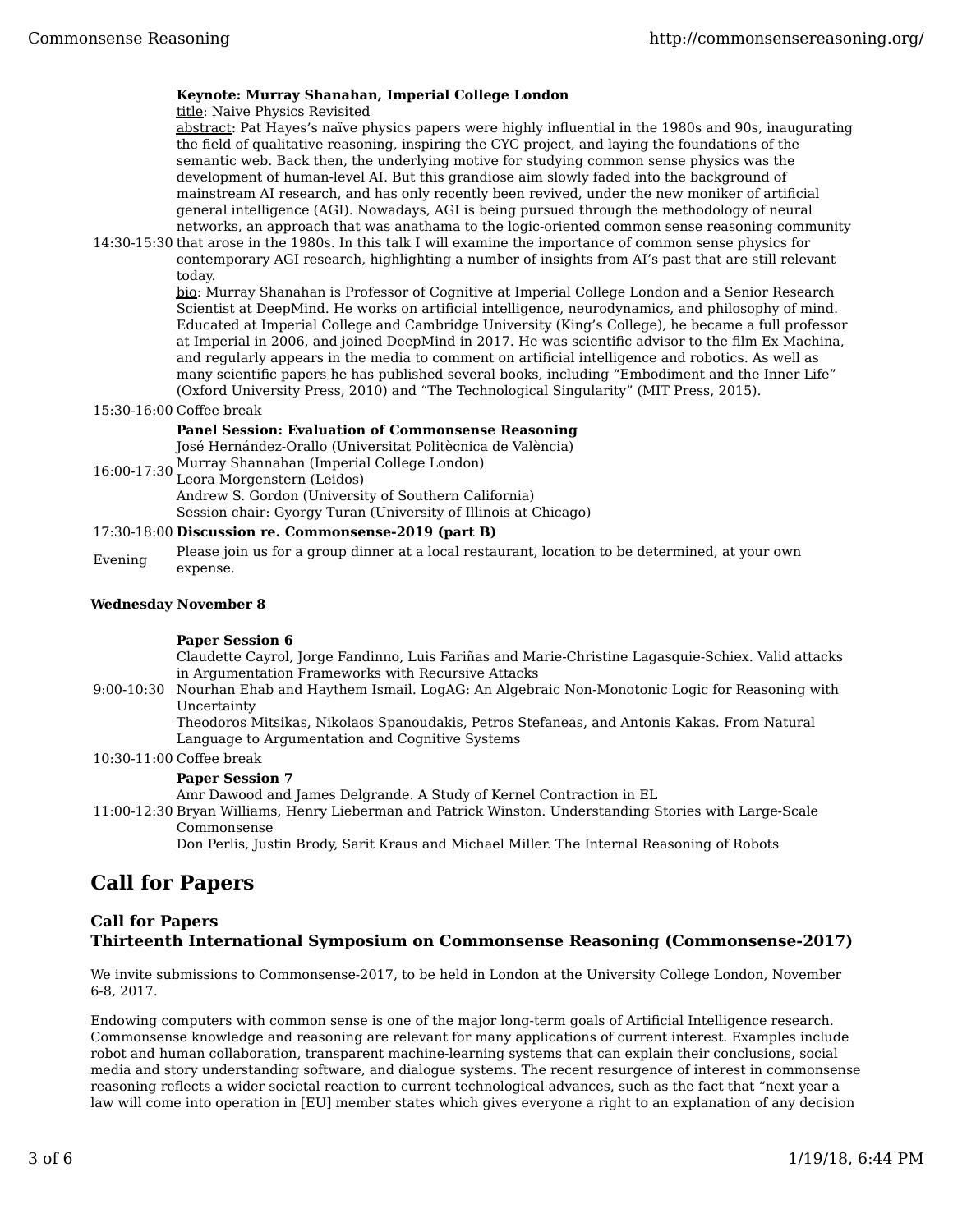affecting them that has been reached algorithmically" [Guardian newspaper, 14 April 2017].

Approaches to acquiring commonsense knowledge and performing commonsense reasoning may incorporate semantics-based representation and inference, machine learning, natural language processing, computer vision, and/or cognitive science. The symposium aims to encourage cross-fertilization between these and other techniques. The synthesis of multiple approaches is challenging, but could jump-start progress on many outstanding problems of commonsense reasoning.

We welcome a wide variety of submissions, including formal results, experimental results, demos, surveys, evaluations and comparisons of different approaches, and papers on methodological issues. While mathematical logic has traditionally been the primary lingua franca of the Symposium, we welcome all relevant and rigorous approaches to automating commonsense knowledge and reasoning.

Topics of interest include, but are not limited to:

- Semantics-based representations for specific commonsense domains, such as:
	- Time, change, action, causality
	- Commonsense physical and spatial reasoning
	- Legal, biological, medical, and other scientific reasoning incorporating elements of common sense
	- Mental states such as beliefs, intentions, and emotions
	- Social activities and relationships
- Inference methods for commonsense reasoning, such as:
	- Logic programming
	- Probabilistic, heuristic, and approximate reasoning
	- Nonmonotonic reasoning, belief revision and argumentation
	- Abductive and inductive reasoning
	- Textual Entailment
- Methods for creating commonsense knowledge bases, such as:
	- Statistical and corpus-based techniques, including both traditional machine learning and deep learning
	- Crowdsourcing
	- Hand-crafting domain theories
	- Hybrid methods
- Applications of commonsense reasoning, especially interdisciplinary research in the following areas:
	- Natural language understanding (understanding discourse, question answering, semantic parsing)
	- Image understanding
	- Cognitive robotics and planning
	- Web-based applications (search, internet of things)
	- Support technologies (computer-aided instruction, home automation)
- Discussions of the science of commonsense reasoning research, including:
	- Meta-theorems about commonsense theories and techniques
	- Relation to other fields, such as philosophy, linguistics, cognitive psychology, game theory, and economics
	- Challenge problem sets and benchmarking

By default accepted papers will be published shortly after the symposium in the CEUR Workshop Proceedings series. Authors may however opt out of publishing in CEUR, e.g. if they wish to publish their paper at another venue. All accepted papers will be made available on the commonsensereasoning.org website for the duration of the symposium. A special issue of Annals of Mathematics and Artificial Intelligence, which will include selected and extended papers from Commonsense-2017, is currently planned; journal submissions will be due in winter 2018.

## **Important Dates**

- Submissions due: Extended to Tuesday, August 8, 2017
- Submission notification date: September 8, 2017
- Camera-ready versions due: Extended to October 20, 2017
- Symposium: November 6-8, 2017

## **Submissions**

- Submissions will be made through EasyChair, at: https://easychair.org/conferences/?conf=commonsense2017

- Papers are limited to 6 pages, prepared in IJCAI or AAAI format, using Letter or A4 sized paper, plus one additional page for references.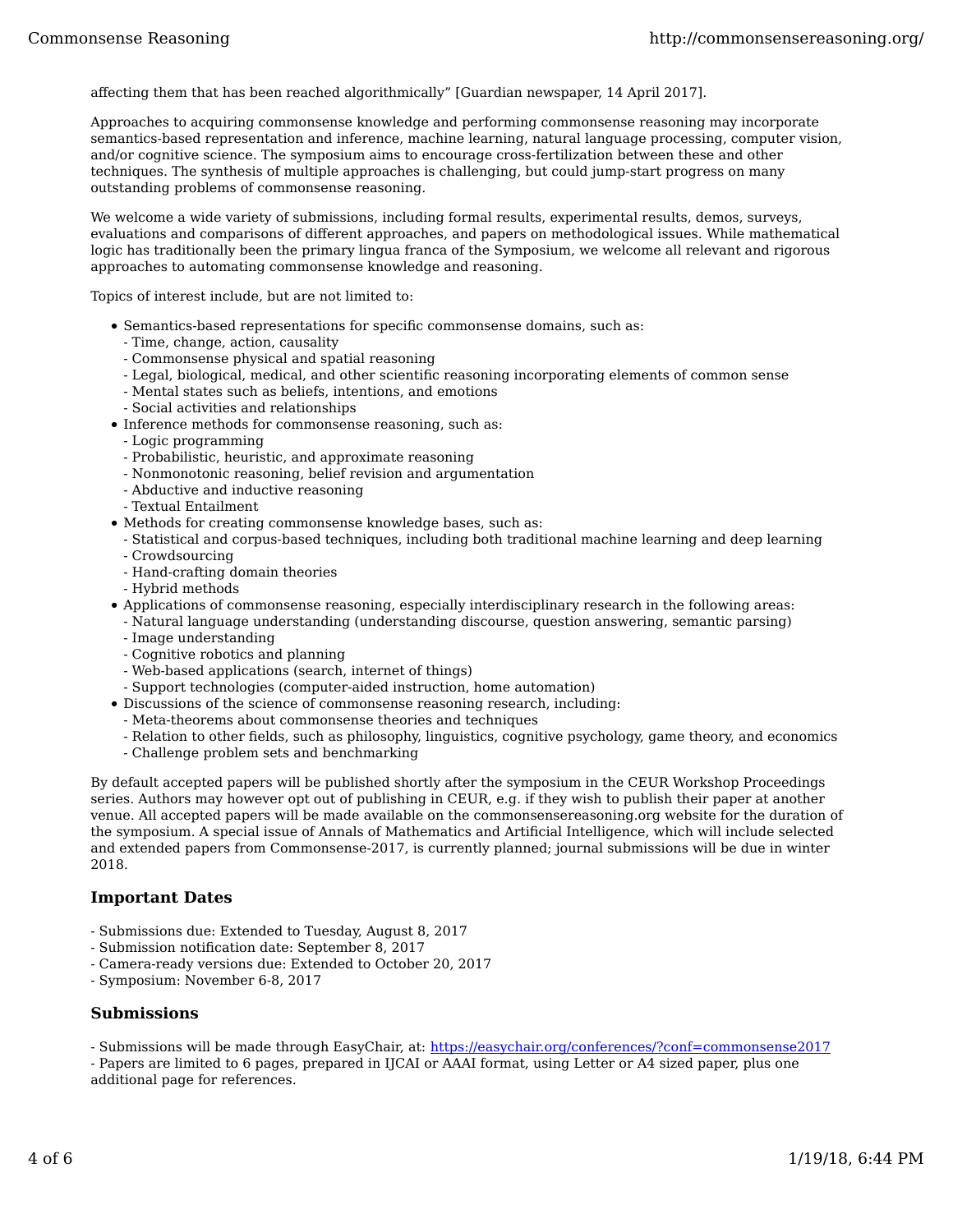# **Review Process**

Each paper will receive three blind peer reviews. Selection criteria include novelty, technical accuracy and rigor, significance and generalizability, relevance, and quality of writing. Anonymization of papers is not required.

## **Invited Speakers**

We are happy to announce two invited speakers for Commonsense 2017: Murray Shanahan, Imperial College London (bio) Sebastian Riedel, University College London (bio)

## **Conference Chairs**

Andrew S. Gordon, University of Southern California Rob Miller, University College London Gyorgy Turan, University of Illinois at Chicago and University of Szeged

## **Program Committee**

Eyal Amir, University of Illinois at Urbana-Champaign Chitta Baral, Arizona State University Vaishak Belle, University of Edinburgh Brandon Bennett, University of Leeds Gábor Berend, University of Szeged Nicola Bicocchi, Unversity of New Brunswick Antonis Bikakis, University College London Bert Bredeweg, University of Amsterdam Erik Cambria, Nanyang Technological University Cungen Cao, Chinese Academy of Sciences Nathanael Chambers, United States Naval Academy William Cohen, Carnegie Mellon University Tony Cohn, University of Leeds Ernest Davis, New York University Gerard de Melo, Rutgers University Valeria De Paiva, University of Birmingham Luke Dickens, University College London Esra Erdem, Sabanci University Nina Gierasimczuk, Technical University of Denmark Jonathan Gordon, USC Information Sciences Institute Catherine Havasi, Luminoso Technologies Jose Hernandez-Orallo, Universitat Politecnica de Valencia Jeff Horty, University of Maryland Daniela Inclezan, Miami University Naoya Inoue, Tohoku University Benjamin Johnston, University of Technology Sydney Antonis Kakas, University of Cyprus Gerhard Lakemeyer, RWTH Aachen University Henry Lieberman, Massachusetts Institute of Technology Vladimir Lifschitz, University of Texas Fangzhen Lin, Hong Kong University of Science and Technology Quan Liu, University of Science and Technology of China Loizos Michael, Open University of Cyprus Niloofar Montazeri, University of California Riverside Leora Morgenstern, Leidos Charlie Ortiz, Nuance Communications Sebastian Pado, Stuttgart University Theodore Patkos, Institute of Computer Science, FORTH Pavlos Peppas, University of Patras Dimitris Plexousakis, Institute of Computer Science, FORTH Alan Ritter, Ohio State University Chiaki Sakama, Wakayama University Steven Schockaert, Cardiff University